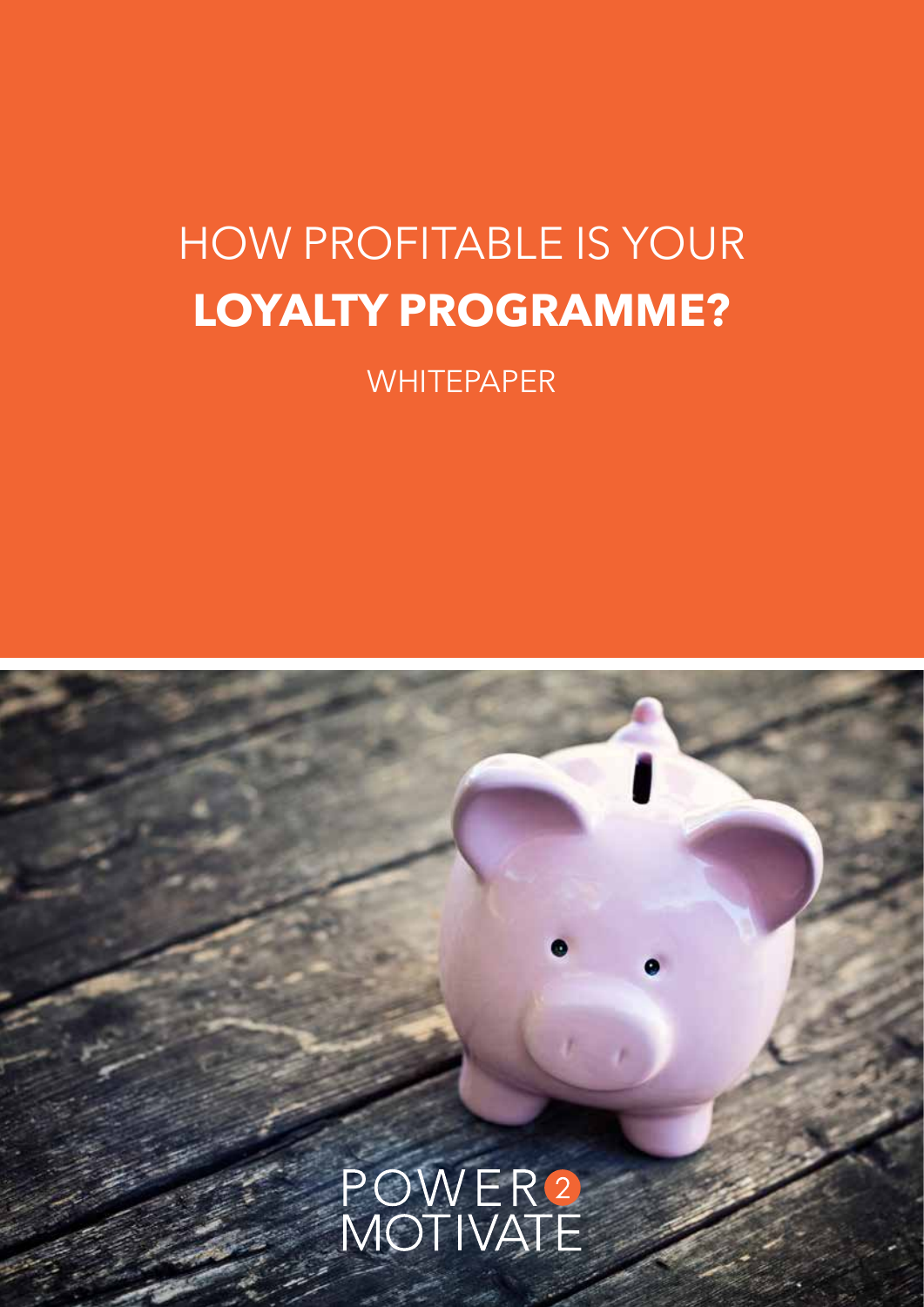

A loyalty programme is an important part of your marketing strategy – it's a proven way to retain customers, and boost customer and channel loyalty.

When it's five times more expensive to acquire a new customer than it is to keep an existing one, the benefits of retention are clear. Research by Bain shows that in e-commerce especially, one-time customers will actually cost a business money. For example, customers of online apparel retailers on average are not profitable for the store until they have shopped at the site at least four times –meaning the business needs to retain them for a minimum of 12 months.

Fortunately, advances in digital and mobile technology plus the prevalence of social media have created more ways than ever for you to use loyalty programmes to encourage customers to keep coming back to your business are non-captive audiences.

According to research from Directivity and Citrus, 80% of consumers buy more from businesses whose loyalty programmes they are a member of.

**"A loyalty programme is an important part of your marketing strategy – it's a proven way to retain customers, and boost customer and channel loyalty. "**

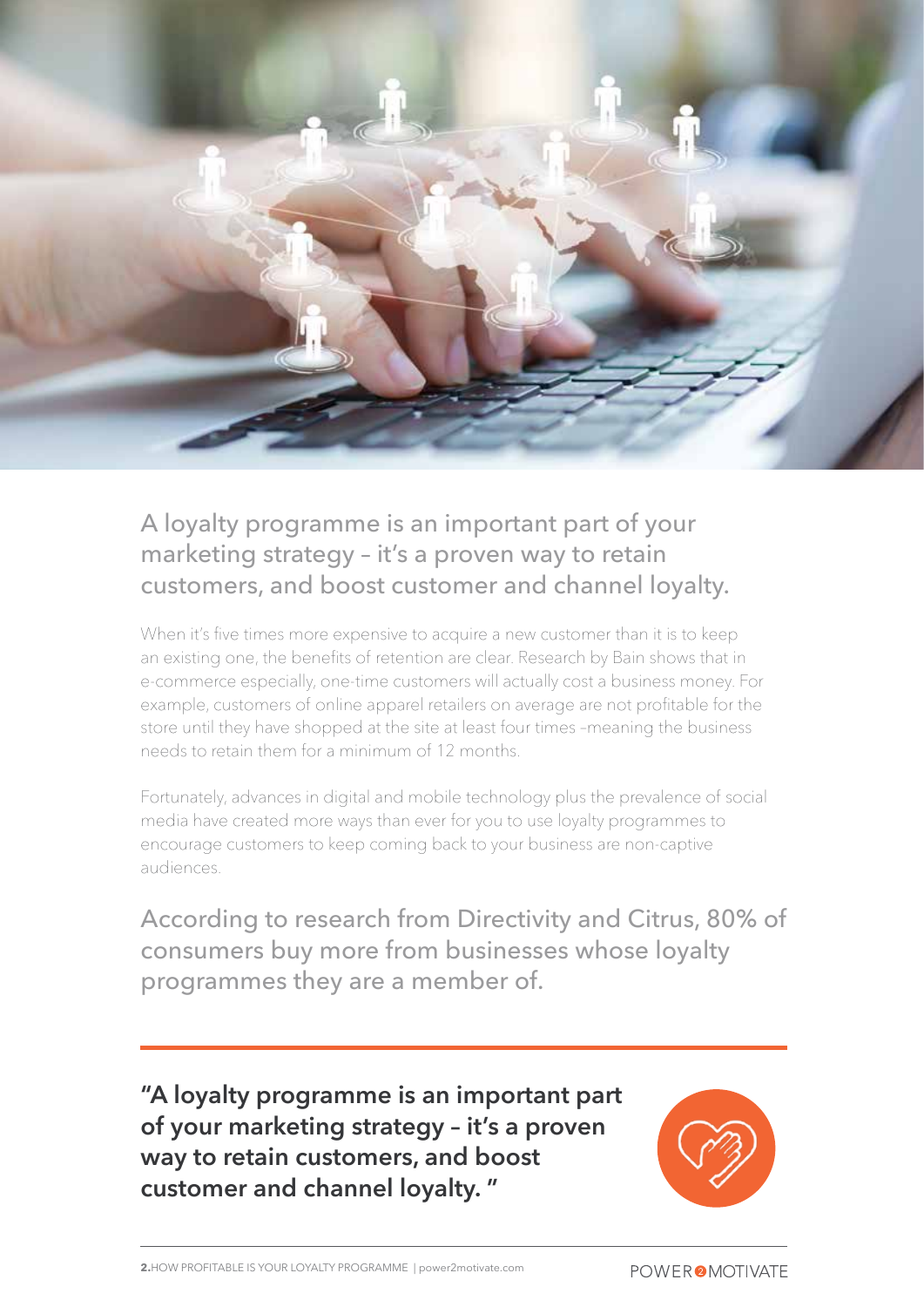

## **ARE YOU GETTING OUT WHAT YOU PUT IN?**

But how do you know whether you're getting enough back from your loyalty programme to justify what you're putting in? What are the metrics you should be looking for? First, think about:

#### THE COST OF YOUR LOYALTY PROGRAMME

Loyalty programmes don't have to break the bank, but the costs involved do add up. During the initial set-up, you'll need to factor in software and design costs, as well as the ongoing costs of marketing and the rewards you'll offer.

#### VERSE THE WORTH OF YOUR CUSTOMERS

In terms of ROI, you can assign each customer or channel partner a value, by looking at four key factors:

- How much do they spend at the moment?
- How much do you predict they'll spend in the future?
- How much would they spend if they were more engaged?

When you add this all up, you get customer lifetime value (CLV) – the total amount a customer will spend at your business in their 'lifetime'. Increase this value, and you know your loyalty programme is working.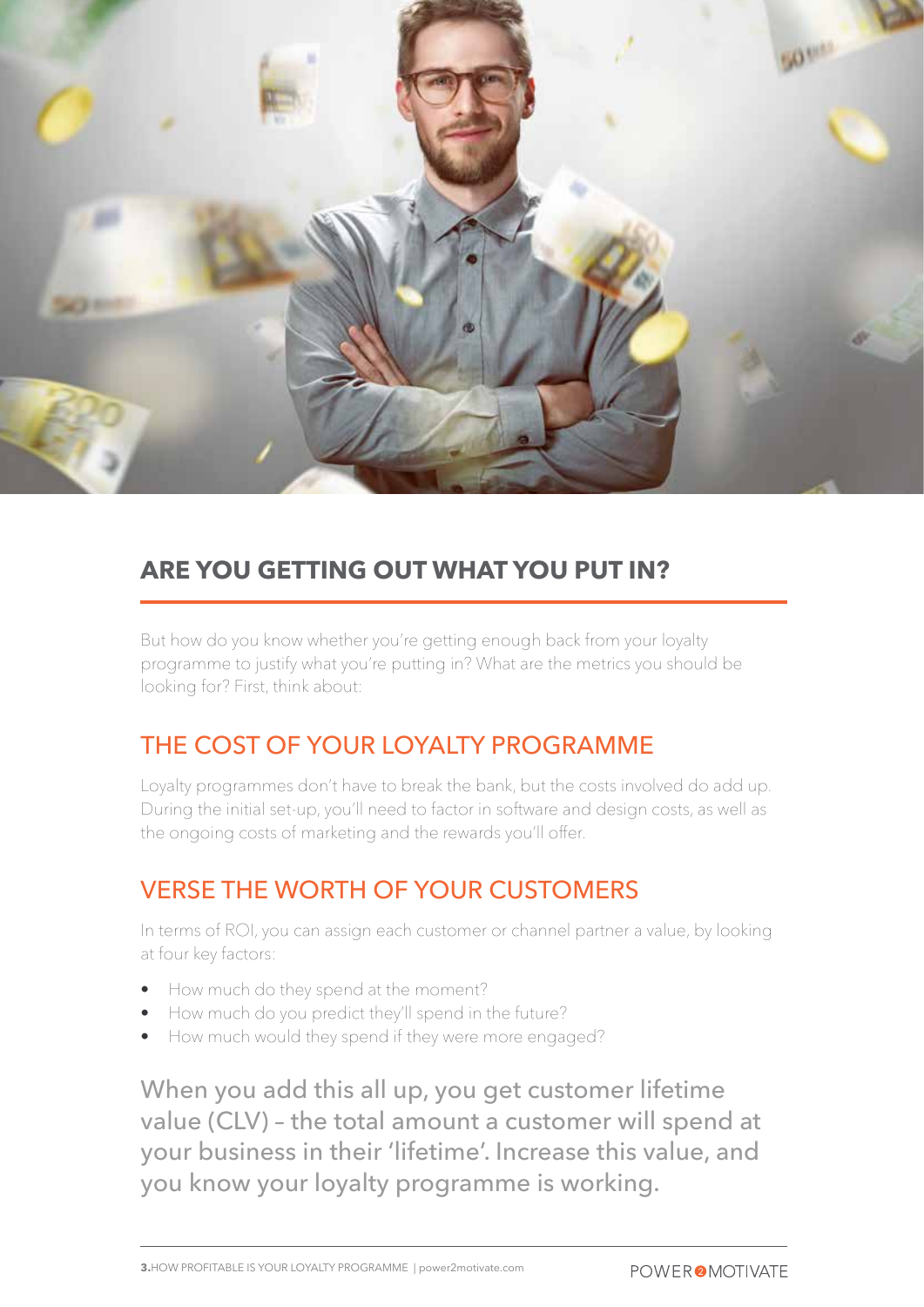

#### **PUT SYSTEMS IN PLACE**

#### 1.BE PREPARED

Before you go live with your loyalty programme, you'll need to be ready to start measuring ROI. Make sure your program information is fully integrated and accessible to the whole company.

It's also important that all your staff are on board. Make the loyalty programme a part of your workplace culture, and create employee structures and incentives to drive it in the right direction. The programme will get more and better results if the whole business is focused on its success.

You'll need to have the technology in place to be able to track progress, and the systems to be able to translate results into measurable data.

## 2. USE A CUSTOMER DATABASE OR CRM SYSTEM

One of the benefits of having an online loyalty programme (as opposed to an oldfashioned punch card system) is that you can use it to keep track of your customers' information and spending.

Only 29% of small business owners use a CRM system. But it can be an invaluable tool for calculating ROI. There are many CRM systems out there, but some will be better for your business than others, so make sure you check out a few before you purchase.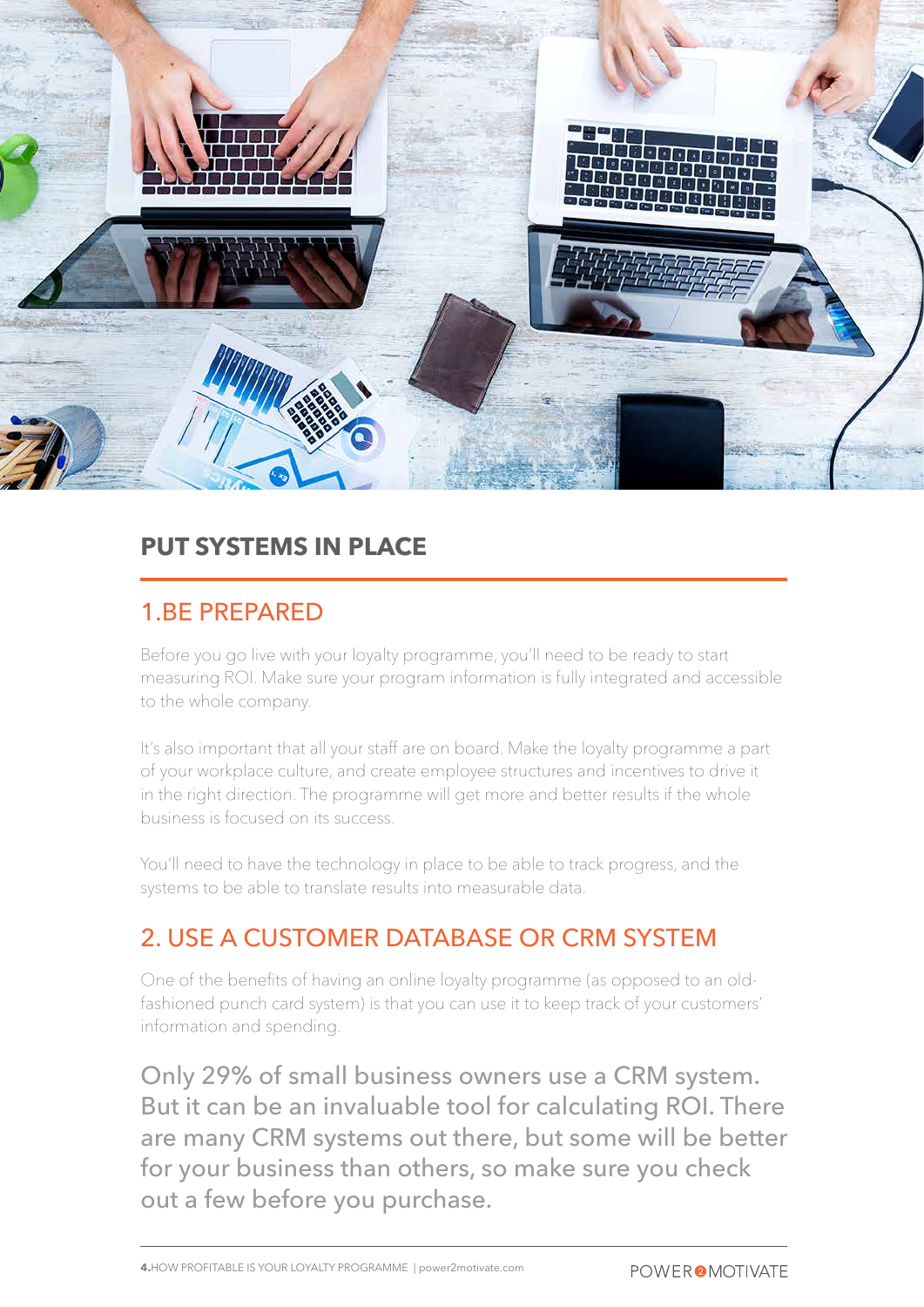

## 3. WORK OUT YOUR METRICS

There are three sets of metrics you can convert to percentages and use to assess the ROI of your loyalty programme:

- 1. Levels of customer engagement with the programme
- 2. Quality of customer service (or resolution rates for customer complaints about the programme)
- 3. Employee knowledge from training (or the level of completion across the company)

These are the three biggest contributors to customer experience – reported by customers to be one of the most influential factors in building loyalty. The higher the percentage of these three factors, the higher the ROI of your programme. Even a small increase can have an impact, as spend increases and your most loyal customers refer their friends.

You can also use a metrics manager to keep track, and help you assign projections for ROI. Assign metrics to categories, such as:

- Engaged customers are predicted to spend x amount (based on average customer spend over a lifetime).
- These customers are estimated to increase this spend by x amount via referrals.
- Using these figures, the jump in revenue can be estimated if engagement increases by x%.

**"Levels of customer engagement, Quality of customer service & Employee knowledge from training are the three biggest contributors."**

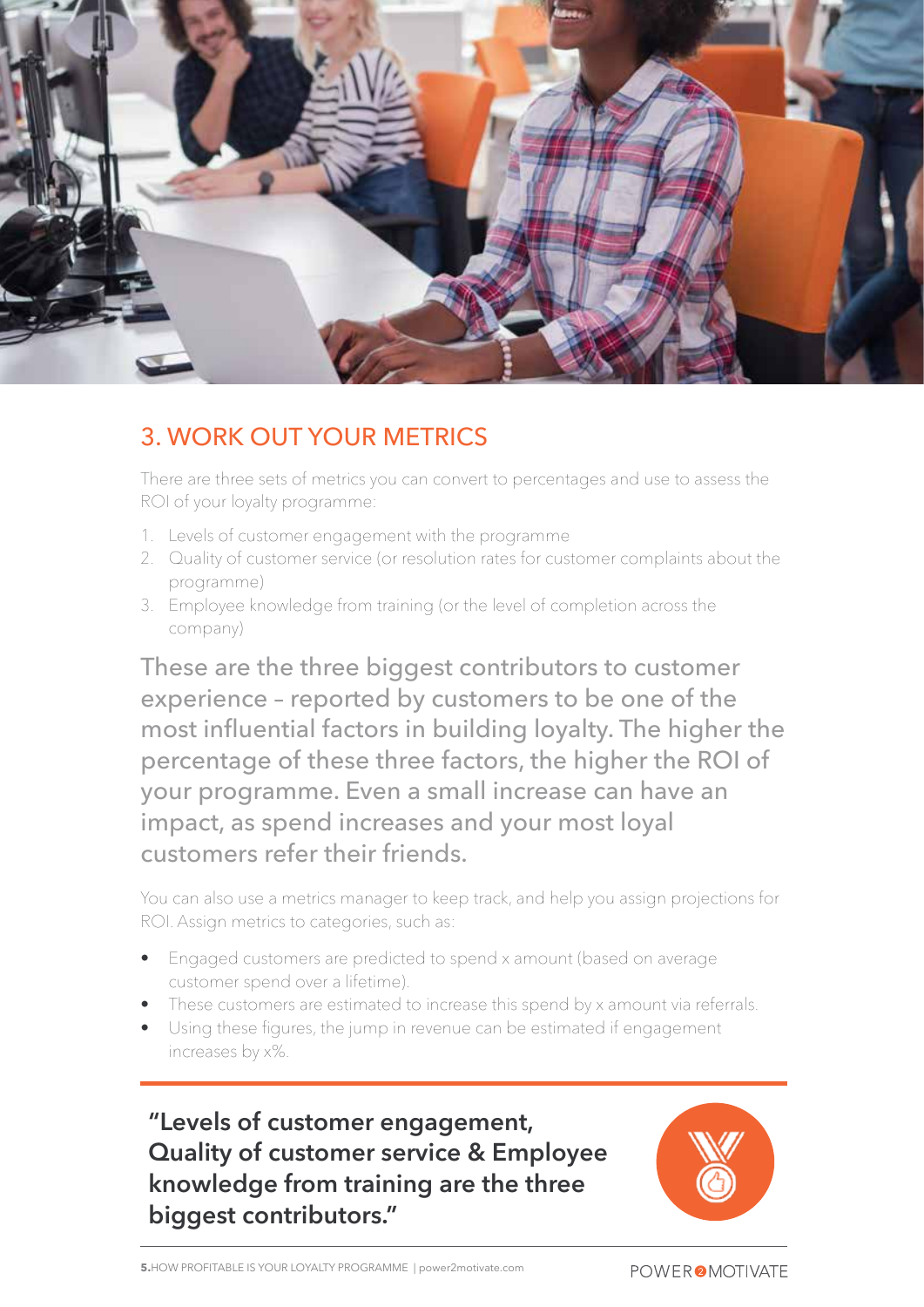

#### 4. DRIVE ENGAGEMENT

Most customers today expect a reward even for a low spend. Market saturation, crossbrand promotions and personalised rewards are lifting the bar higher for businesses looking to boost retention with loyalty programmes.

The best ones use tools to drive engagement – social media, gamification and surveying tools. Metrics managers, apart from letting you measure ROI, can also give you extra insights into your customers and their behaviours. With those, you can better tailor your programme to them in future, and ultimately up your ROI.

#### 5. KEEP IT PERSONAL

Remember, the best and most effective rewards are not necessarily financial; both employees and customers are motivated by emotional triggers. They want to feel valued.

As customer appetites for rewards are growing, the challenge for businesses is creating that feeling of appreciation with personalised interactions that convince customers to not only choose you, but choose you again.

Focus and target your approach to your customers and their needs and behaviours. And make sure that, at every level of the business, staff know how important loyalty is, and are committed to improving it.